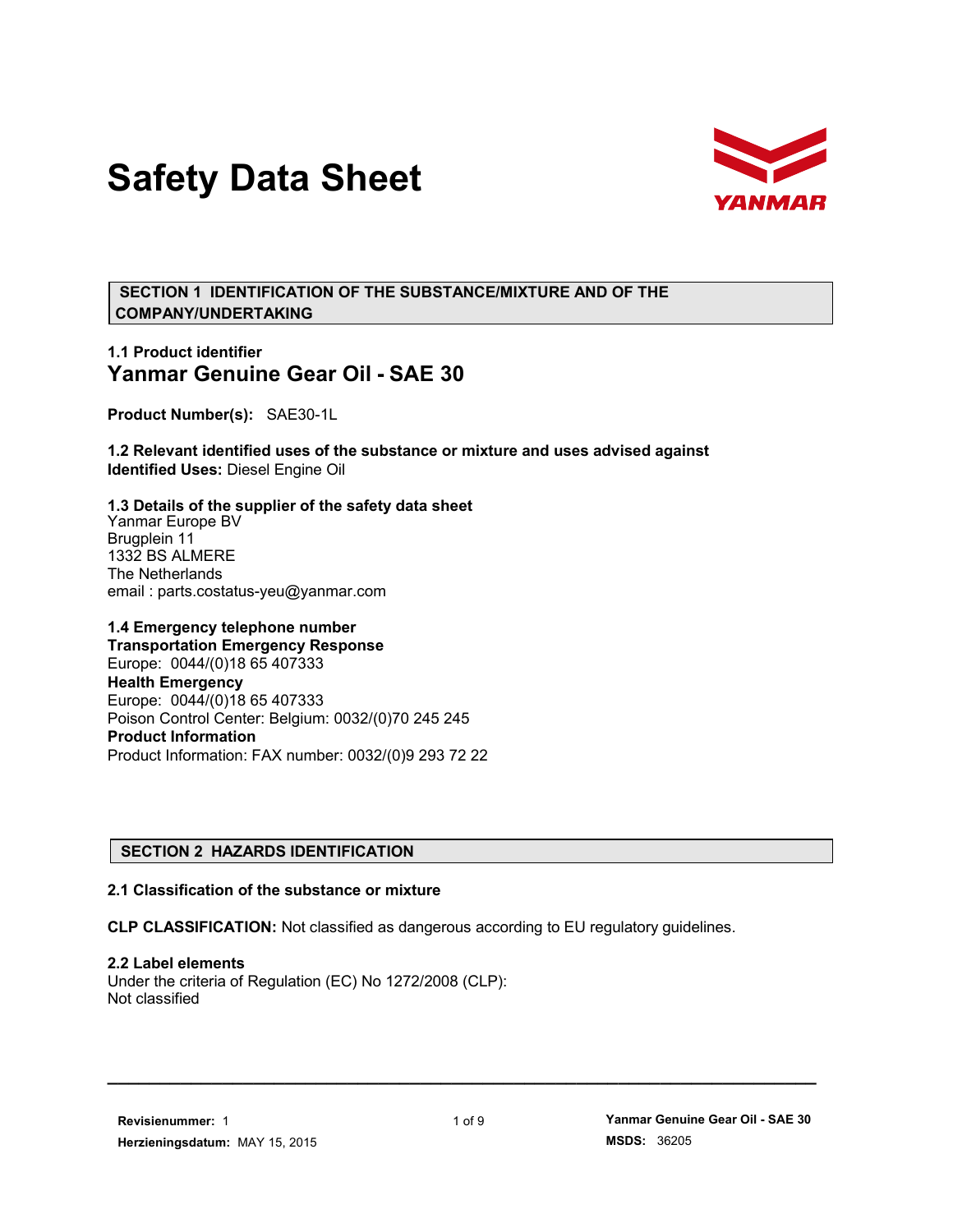- contains: Calcium long chain alkaryl sulfonate. May produce an allergic reaction.

# **2.3 Other hazards** Not Applicable

## **SECTION 3 COMPOSITION/ INFORMATION ON INGREDIENTS**

#### **3.2 Mixtures**

This material is a mixture.

| <b>COMPONENTS</b>                           | <b>CAS</b>             | EC.           | <b>REGISTRATION</b> | <b>CLP</b>                | <b>AMOUNT</b>             |
|---------------------------------------------|------------------------|---------------|---------------------|---------------------------|---------------------------|
|                                             | <b>NUMBER</b>          | <b>NUMBER</b> | <b>NUMBER</b>       | <b>CLASSIFICATION</b>     |                           |
| Highly refined mineral<br>oil (C15 - C50)   | <b>Mixture</b>         |               | $***$               | <b>None</b>               | 70 - 99<br><b>%weight</b> |
| Polyolefin polyamine<br>succinimide, polyol | Trade secret   Polymer |               | $***$               | Aquatic Chronic<br>4/H413 | $1 - 5$<br><b>%weight</b> |

The full text of all CLP H-statements is shown in Section 16.

\*Contains one or more of the following EINECS numbers: 265-090-8, 265-091-3, 265-096-0, 265-097-6, 265-098-1, 265-101-6, 265-155-0, 265-156-6, 265-157-1, 265-158-7, 265-159-2, 265-160-8, 265-161-3, 265-166-0, 265-169-7, 265-176-5, 276-735-8, 276-736-3, 276-737-9, 276-738-4, 278-012-2. \*\*Not available or substance is not currently required for registration under REACH. \*\*\* Contains one or more of the following REACH registration numbers: 01-2119488706-23, 01-2119487067-30, 01-2119487081-40, 01-2119483621-38, 01-2119480374-36, 01-2119488707-21,

01-2119467170-45, 01-2119480375-34, 01-2119484627-25, 01-2119480132-48, 01-2119487077-29, 01-2119489287-22, 01-2119480472-38, 01-2119471299-27, 01-2119485040-48, 01-2119555262-43, 01-2119495601-36, 01-2119474889-13, 01-2119474878-16.

# **SECTION 4 FIRST AID MEASURES**

#### **4.1 Description of first aid measures**

**Eye:** No specific first aid measures are required. As a precaution, remove contact lenses, if worn, and flush eyes with water.

**Skin:** No specific first aid measures are required. As a precaution, remove clothing and shoes if contaminated. To remove the material from skin, use soap and water. Discard contaminated clothing and shoes or thoroughly clean before reuse.

**Ingestion:** No specific first aid measures are required. Do not induce vomiting. As a precaution, get medical advice.

**Inhalation:** No specific first aid measures are required. If exposed to excessive levels of material in the air, move the exposed person to fresh air. Get medical attention if coughing or respiratory discomfort occurs.

#### **4.2 Most important symptoms and effects, both acute and delayed IMMEDIATE SYMPTOMS AND HEALTH EFFECTS**

**Eye:** Not expected to cause prolonged or significant eye irritation.

**Skin:** Contact with the skin is not expected to be harmful.

**Ingestion:** Not expected to be harmful if swallowed.

**Inhalation:** Not expected to be harmful if inhaled. Contains a petroleum-based mineral oil. May cause respiratory irritation or other pulmonary effects following prolonged or repeated inhalation of oil mist at airborne levels above the recommended mineral oil mist exposure limit. Symptoms of respiratory irritation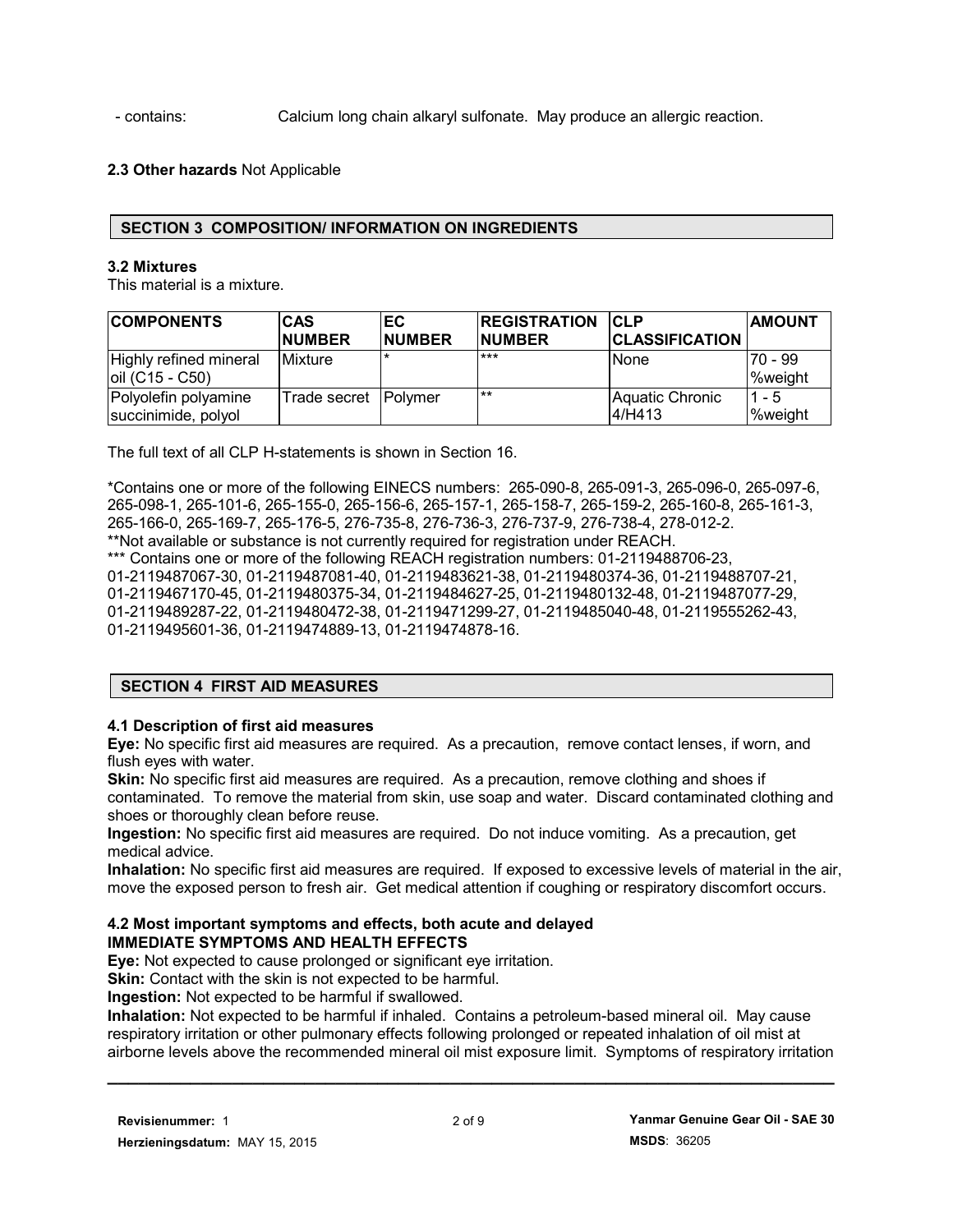may include coughing and difficulty breathing.

## **DELAYED OR OTHER SYMPTOMS AND HEALTH EFFECTS:** Not classified.

#### **4.3 Indication of any immediate medical attention and special treatment needed** Not applicable.

## **SECTION 5 FIRE FIGHTING MEASURES**

#### **5.1 Extinguishing media**

Use water fog, foam, dry chemical or carbon dioxide (CO2) to extinguish flames.

## **5.2 Special hazards arising from the substance or mixture**

**Combustion Products:** Highly dependent on combustion conditions. A complex mixture of airborne solids, liquids, and gases including carbon monoxide, carbon dioxide, and unidentified organic compounds will be evolved when this material undergoes combustion. Combustion may form oxides of: Zinc, Phosphorus, Calcium, Sulfur, Boron, Nitrogen .

## **5.3 Advice for firefighters**

This material will burn although it is not easily ignited. See Section 7 for proper handling and storage. For fires involving this material, do not enter any enclosed or confined fire space without proper protective equipment, including self-contained breathing apparatus.

## **SECTION 6 ACCIDENTAL RELEASE MEASURES**

# **6.1 Personal precautions, protective equipment and emergency procedures**

Eliminate all sources of ignition in vicinity of spilled material. Refer to Sections 5 and 8 for more information.

#### **6.2 Environmental precautions**

Stop the source of the release if you can do it without risk. Contain release to prevent further contamination of soil, surface water or groundwater.

#### **6.3 Methods and material for containment and cleaning up**

Clean up spill as soon as possible, observing precautions in Exposure Controls/Personal Protection. Use appropriate techniques such as applying non-combustible absorbent materials or pumping. Where feasible and appropriate, remove contaminated soil and dispose of in a manner consistent with applicable requirements. Place other contaminated materials in disposable containers and dispose of in a manner consistent with applicable requirements. Report spills to local authorities as appropriate or required.

#### **6.4 Reference to other sections**

See sections 8 and 13.

# **SECTION 7 HANDLING AND STORAGE**

# **7.1 Precautions for safe handling**

**General Handling Information:** Avoid contaminating soil or releasing this material into sewage and drainage systems and bodies of water.

**Precautionary Measures:** Do not get in eyes, on skin, or on clothing. Do not taste or swallow. Wash thoroughly after handling.

**Static Hazard:** Electrostatic charge may accumulate and create a hazardous condition when handling this material. To minimize this hazard, bonding and grounding may be necessary but may not, by themselves, be sufficient. Review all operations which have the potential of generating and accumulating an electrostatic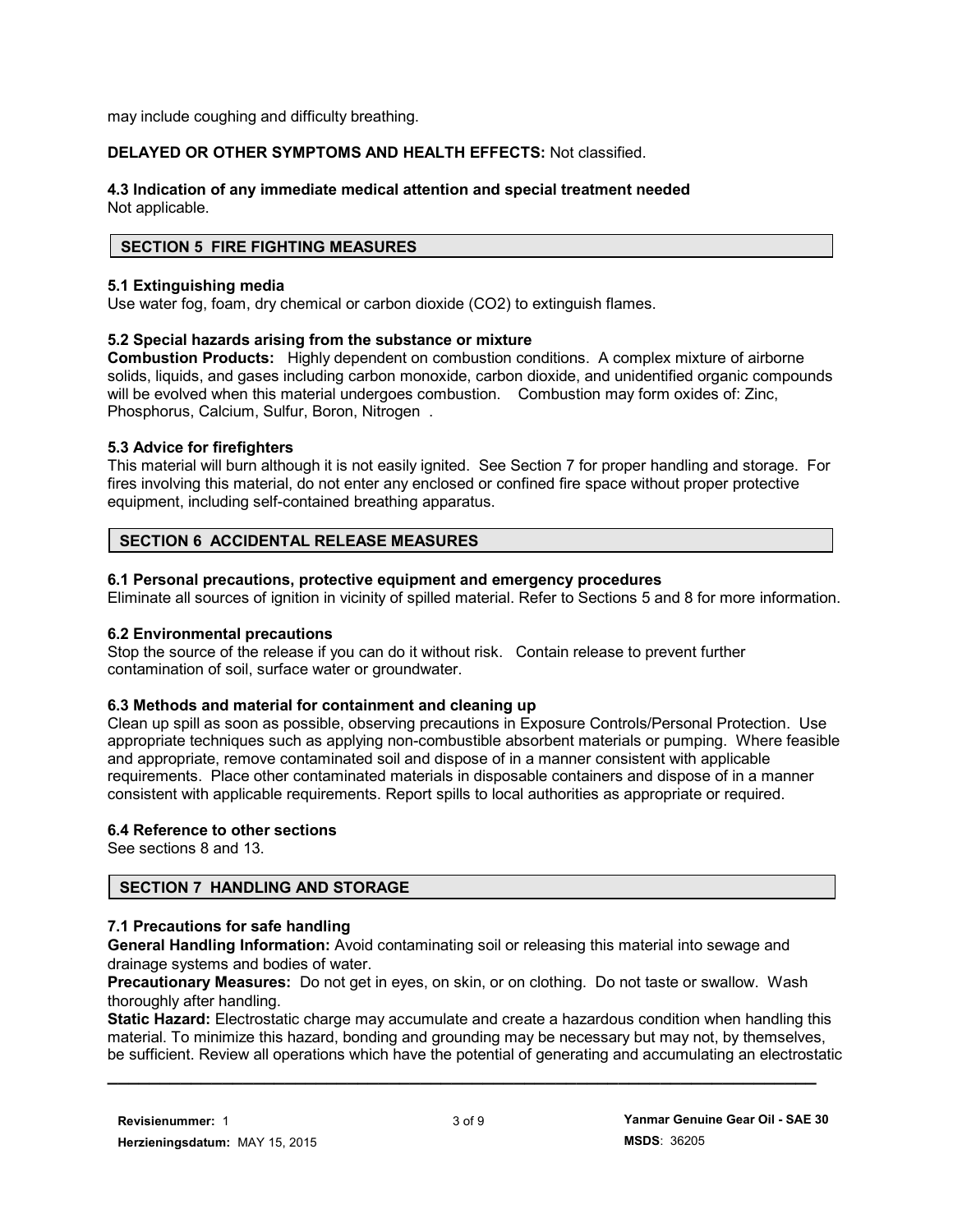charge and/or a flammable atmosphere (including tank and container filling, splash filling, tank cleaning, sampling, gauging, switch loading, filtering, mixing, agitation, and vacuum truck operations) and use appropriate mitigating procedures.

**Container Warnings:** Container is not designed to contain pressure. Do not use pressure to empty container or it may rupture with explosive force. Empty containers retain product residue (solid, liquid, and/or vapor) and can be dangerous. Do not pressurize, cut, weld, braze, solder, drill, grind, or expose such containers to heat, flame, sparks, static electricity, or other sources of ignition. They may explode and cause injury or death. Empty containers should be completely drained, properly closed, and promptly returned to a drum reconditioner or disposed of properly.

# **7.2 Conditions for safe storage, including any incompatibilities**

Not Applicable

## **7.3 Specific end use(s):**Diesel Engine Oil

## **SECTION 8 EXPOSURE CONTROLS/PERSONAL PROTECTION**

## **GENERAL CONSIDERATIONS:**

Consider the potential hazards of this material (see Section 2), applicable exposure limits, job activities, and other substances in the work place when designing engineering controls and selecting personal protective equipment. If engineering controls or work practices are not adequate to prevent exposure to harmful levels of this material, the personal protective equipment listed below is recommended. The user should read and understand all instructions and limitations supplied with the equipment since protection is usually provided for a limited time or under certain circumstances. Refer to appropriate CEN standards.

## **8.1 Control parameters**

#### **Occupational Exposure Limits:**

| Component                              | Country/<br>Agency | TWA              | <b>STEL</b> | Ceilina | <b>Notation</b> |
|----------------------------------------|--------------------|------------------|-------------|---------|-----------------|
| Highly refined mineral oil (C15 - C50) | <b>Belgium</b>     | $5 \text{ ma/m}$ | 10 mg/m3    | $- -$   | $- -$           |

Consult local authorities for appropriate values.

#### **8.2 Exposure controls**

#### **ENGINEERING CONTROLS:**

Use in a well-ventilated area.

## **PERSONAL PROTECTIVE EQUIPMENT**

**Eye/Face Protection:** No special eye protection is normally required. Where splashing is possible, wear safety glasses with side shields as a good safety practice.

**Skin Protection:** No special protective clothing is normally required. Where splashing is possible, select protective clothing depending on operations conducted, physical requirements and other substances in the workplace. Suggested materials for protective gloves include: 4H (PE/EVAL), Nitrile Rubber, Silver Shield, Viton.

**Respiratory Protection:** No respiratory protection is normally required. If user operations generate an oil mist, determine if airborne concentrations are below the occupational exposure limit for mineral oil mist. If not, wear an approved respirator that provides adequate protection from the measured concentrations of this material. For air-purifying respirators use a particulate cartridge.

## **ENVIRONMENTAL EXPOSURE CONTROLS:**

See relevant Community environmental protection legislation or the Annex, as applicable.

# **SECTION 9 PHYSICAL AND CHEMICAL PROPERTIES**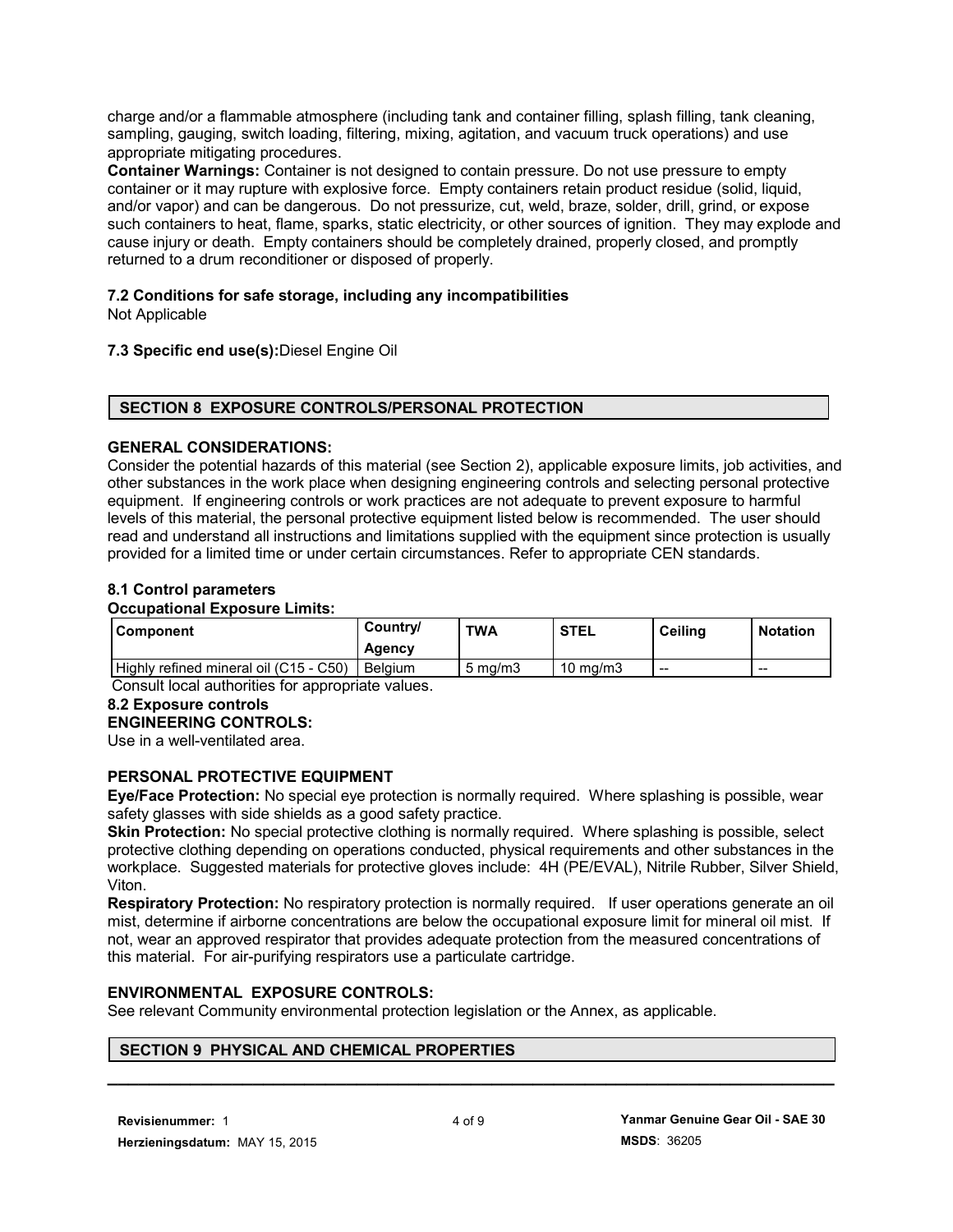**Attention: the data below are typical values and do not constitute a specification.**

**9.1 Information on basic physical and chemical properties Appearance Color:** Light to Brown  **Physical State:** Liquid **Odor:** Petroleum odor **Odor Threshold:** No data available **pH:** Not Applicable **Freezing Point:** Not Applicable **Initial Boiling Point:** >315°C (315°F) **Flashpoint:** (Cleveland Open Cup) 215 °C (419 °F) Minimum **Evaporation Rate:** No data available **Flammability (solid, gas):** No Data Available **Flammability (Explosive) Limits (% by volume in air):** Lower: Not Applicable Upper: Not Applicable **Vapor Pressure:** <0.01 mmHg @ 37.8 °C (100 °F) **Vapor Density (Air = 1):** >1 **Density:** 0.9 kg/l @ 15°C (59°F) (Typical) **Solubility:** Soluble in hydrocarbons; insoluble in water **Partition coefficient: n-octanol/water:** No data available **Auto-ignition temperature:** No data available **Decomposition temperature:** No data available **Viscosity:** 83.1mm2/s @ 40°C (104°F) Minimum **Explosive Properties:** No Data Available **Oxidising properties:** No Data Available

**9.2 Other Information:** No Data Available

# **SECTION 10 STABILITY AND REACTIVITY**

**10.1 Reactivity:** May react with strong acids or strong oxidizing agents, such as chlorates, nitrates, peroxides, etc.

**10.2 Chemical Stability:** This material is considered stable under normal ambient and anticipated storage and handling conditions of temperature and pressure.

**10.3 Possibility of hazardous reactions:** Hazardous polymerization will not occur.

**10.4 Conditions to Avoid:** Not applicable

**10.5 Incompatible materials to avoid:** Not applicable

**10.6 Hazardous decomposition products:** Hydrogen Sulfide (Elevated temperatures)

# **SECTION 11 TOXICOLOGICAL INFORMATION**

# **11.1 Information on toxicological effects**

**Serious Eye Damage/Irritation:** The eye irritation hazard is based on evaluation of data for product components.

**Skin Corrosion/Irritation:** The skin irritation hazard is based on evaluation of data for product components.

**Skin Sensitization:** The skin sensitization hazard is based on evaluation of data for product components.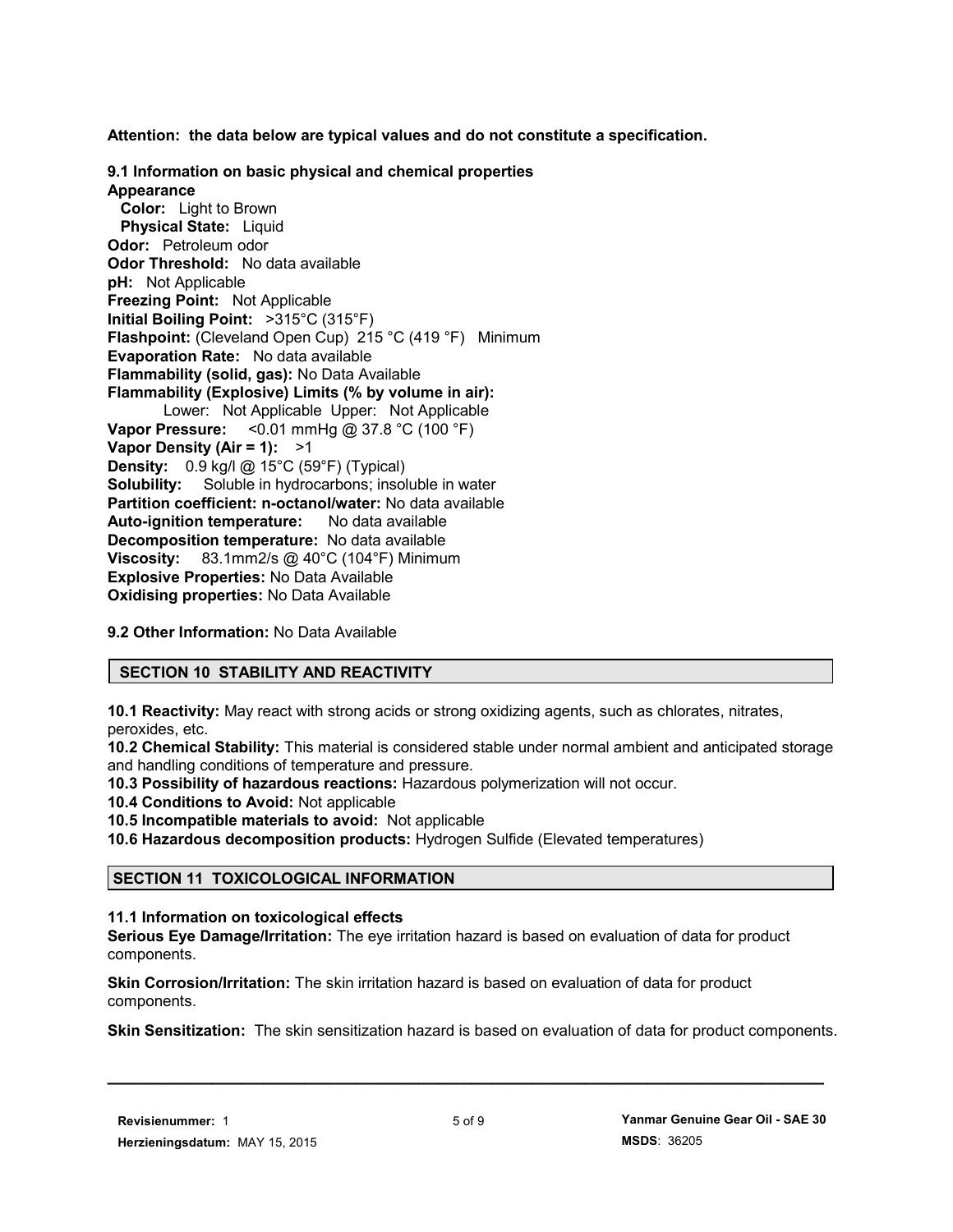**Acute Dermal Toxicity:** The acute dermal toxicity hazard is based on evaluation of data for product components.

**Acute Oral Toxicity:** The acute oral toxicity hazard is based on evaluation of data for product components.

## **Acute Toxicity Estimate (oral):** Not Applicable

**Acute Inhalation Toxicity:** The acute inhalation toxicity hazard is based on evaluation of data for product components.

**Germ Cell Mutagenicity:** The hazard evaluation is based on data for components or a similar material.

**Carcinogenicity:** The hazard evaluation is based on data for components or a similar material.

**Reproductive Toxicity:** The hazard evaluation is based on data for components or a similar material.

**Specific Target Organ Toxicity - Single Exposure:** The hazard evaluation is based on data for components or a similar material.

**Specific Target Organ Toxicity - Repeated Exposure:** The hazard evaluation is based on data for components or a similar material.

**Aspiration Toxicity:** No data available

## **ADDITIONAL TOXICOLOGY INFORMATION:**

 In accordance with the Directive 94/69/EC (21st ATP to DSD), Nota L, reference IP 346/92: "DMSO Extraction Method", we have determined that the base oils used in this preparation are not carcinogenic. During use in engines, contamination of oil with low levels of cancer-causing combustion products occurs. Used motor oils have been shown to cause skin cancer in mice following repeated application and continuous exposure. Brief or intermittent skin contact with used motor oil is not expected to have serious effects in humans if the oil is thoroughly removed by washing with soap and water.

# **SECTION 12 ECOLOGICAL INFORMATION**

#### **12.1 Toxicity**

This material is not expected to be harmful to aquatic organisms. The product has not been tested. The statement has been derived from the properties of the individual components.

#### **12.2 Persistence and degradability**

This material is not expected to be readily biodegradable. The product has not been tested. The statement has been derived from the properties of the individual components.

#### **12.3 Bioaccumulative potential**

Bioconcentration Factor: No Data Available Octanol/Water Partition Coefficient: No data available

# **12.4 Mobility in soil**

No data available.

#### **12.5 Results of PBT and vPvB assessment**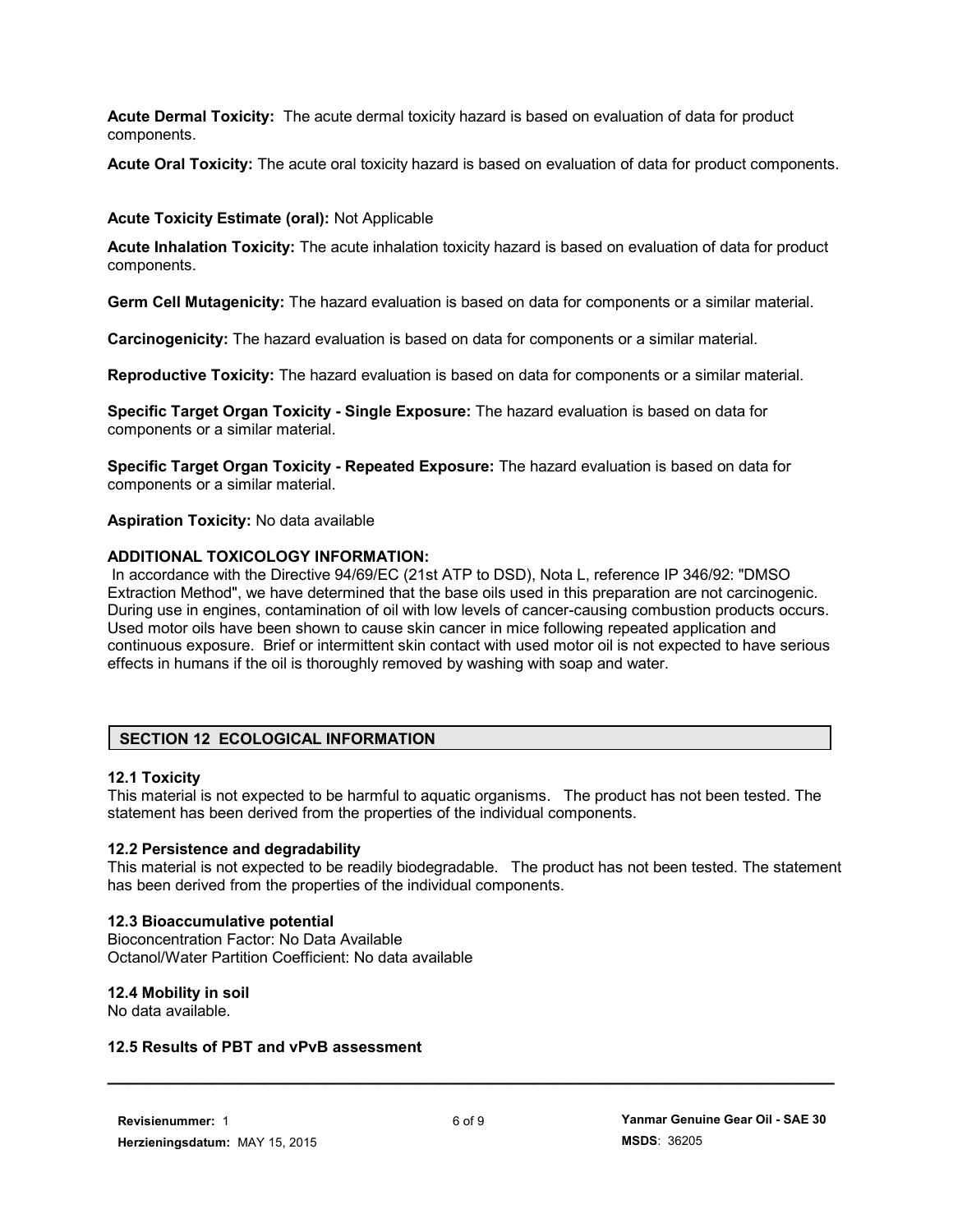This product is not, or does not contain, a substance that is a potential PBT or a vPvB.

# **12.6 Other adverse effects**

No other adverse effects identified.

# **SECTION 13 DISPOSAL CONSIDERATIONS**

# **13.1 Waste treatment methods**

Use material for its intended purpose or recycle if possible. Oil collection services are available for used oil recycling or disposal. Place contaminated materials in containers and dispose of in a manner consistent with applicable regulations. Contact your sales representative or local environmental or health authorities for approved disposal or recycling methods.

In accordance with European Waste Catalogue (E.W.C.) the codification is the following: 13 02 05

# **SECTION 14 TRANSPORT INFORMATION**

The description shown may not apply to all shipping situations. Consult appropriate Dangerous Goods Regulations for additional description requirements (e.g., technical name) and mode-specific or quantity-specific shipping requirements.

# **ADR/RID**

NOT REGULATED AS DANGEROUS GOODS FOR TRANSPORT

- **14.1 UN number:** Not applicable
- **14.2 UN proper shipping name:** Not applicable
- **14.3 Transport hazard class(es):** Not applicable
- **14.4 Packing group:** Not applicable
- **14.5 Environmental hazards:** Not applicable
- **14.6 Special precautions for user:** Not applicable

# **ICAO**

NOT REGULATED AS DANGEROUS GOODS FOR TRANSPORT

- **14.1 UN number:** Not applicable
- **14.2 UN proper shipping name:** Not applicable
- **14.3 Transport hazard class(es):** Not applicable
- **14.4 Packing group:** Not applicable
- **14.5 Environmental hazards:** Not applicable
- **14.6 Special precautions for user:** Not applicable

# **IMO**

# NOT REGULATED AS DANGEROUS GOODS FOR TRANSPORT

- **14.1 UN number:** Not applicable
- **14.2 UN proper shipping name:** Not applicable
- **14.3 Transport hazard class(es):** Not applicable
- **14.4 Packing group:** Not applicable
- **14.5 Environmental hazards:** Not applicable
- **14.6 Special precautions for user:** Not applicable
- **14.7 Transport in bulk according to Annex II of MARPOL 73/78 and the IBC code:** Not applicable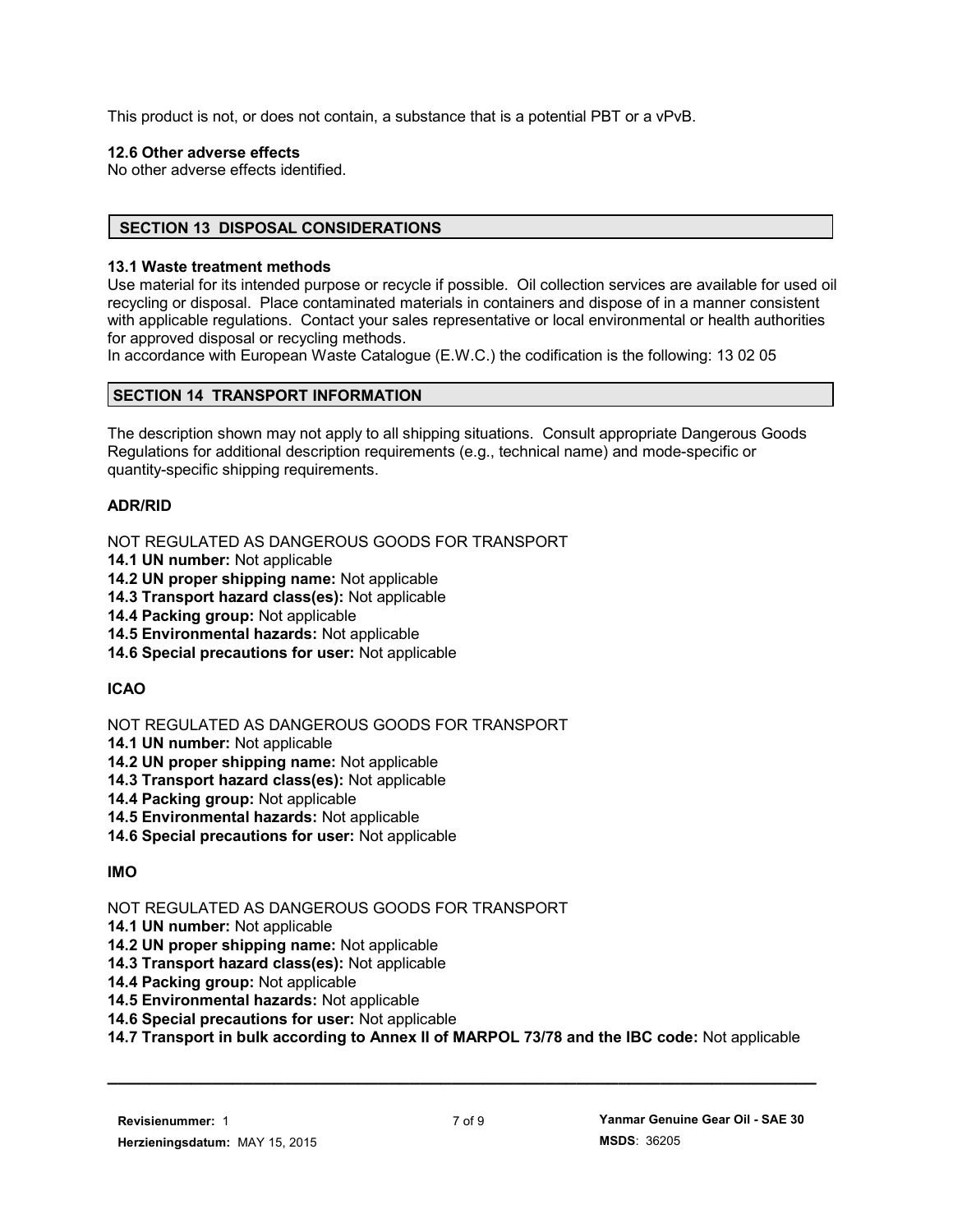#### **SECTION 15 REGULATORY INFORMATION**

#### **15.1 Safety, health and environmental regulations/legislation specific for the substance or mixture REGULATORY LISTS SEARCHED:**

01=EU. Directive 76/769/EEC: Restrictions on the marketing and use of certain dangerous substances. 02=EU Directive 90/394/EEC: Carcinogens at work.

03=EU Directive 92/85/EEC: Pregnant or breastfeeding workers.

04=EU Directive 96/82/EC (Seveso II): Article 9.

05=EU Directive 96/82/EC (Seveso II): Articles 6 and 7.

06=EU Directive 98/24/EC: Chemical agents at work.

07=EU Directive 2004/37/EC: On the protection of workers.

08=EU Regulation EC No. 689/2008: Annex 1, Part 1.

09=EU Regulation EC No. 689/2008: Annex 1, Part 2.

10=EU Regulation EC No. 689/2008: Annex 1, Part 3.

11=EU Regulation EC No. 850/2004: Prohibiting and restricting persistant organic pollutants (POPs). 12=EU REACH, Annex XVII: Restrictions on manufacture, placing on the market and use of certain dangerous

substances, mixture & article.

13=EU REACH, Annex XIV: Candidate List of Substances of Very High Concern for Authorization (SVHC).

No components of this material were found on the regulatory lists above.

#### **CHEMICAL INVENTORIES:**

All components comply with the following chemical inventory requirements: AICS (Australia), DSL (Canada), EINECS (European Union), ENCS (Japan), KECI (Korea), PICCS (Philippines), TSCA (United States).

One or more components has been notified but may not be listed in the following chemical inventories: IECSC (China). Secondary notification may be required.

#### **15.2 Chemical safety assessment**

No chemical safety assessment.

#### **SECTION 16 OTHER INFORMATION**

**REVISION STATEMENT:** This revision updates the following sections of this Material Safety Data Sheet:  $1 - 16$ 

**Revision Date:** MAY 15, 2015

#### **Full text of CLP H-statements:**

H413; May cause long lasting harmful effects to aquatic life

#### **ABBREVIATIONS THAT MAY HAVE BEEN USED IN THIS DOCUMENT:**

| Threshold Limit Value            | TWA                                                |
|----------------------------------|----------------------------------------------------|
| $\overline{\phantom{a}}$         | Time Weighted Average                              |
| STEL - Short-term Exposure Limit | <b>PEL</b><br>Permissible Exposure Limit<br>$\sim$ |
| NQ.                              | CAS                                                |
| - Not Quantifiable               | <b>Chemical Abstract Service Number</b>            |

Prepared according to the criteria of EU Regulation 1907/2006